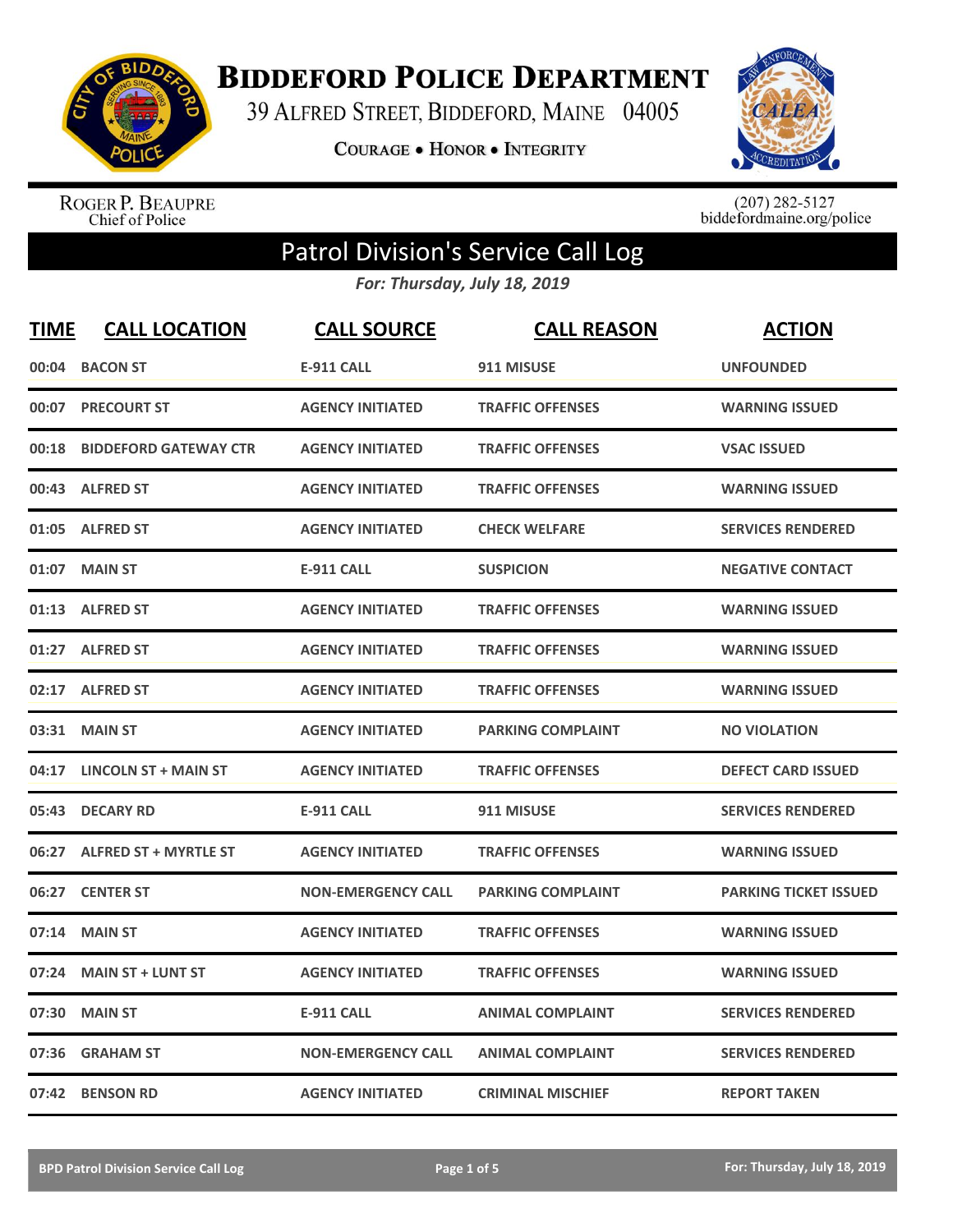| <b>TIME</b> | <b>CALL LOCATION</b>                              | <b>CALL SOURCE</b>              | <b>CALL REASON</b>                                                 | <b>ACTION</b>               |  |  |
|-------------|---------------------------------------------------|---------------------------------|--------------------------------------------------------------------|-----------------------------|--|--|
|             | 07:44 ELM ST                                      | <b>NON-EMERGENCY CALL</b>       | <b>SUSPICION</b>                                                   | <b>SERVICES RENDERED</b>    |  |  |
|             | 08:00 OCEAN AVE + THIRD ST                        | <b>NON-EMERGENCY CALL</b>       | <b>DISTURBANCE / NOISE</b>                                         | <b>SERVICES RENDERED</b>    |  |  |
|             | 08:01 MAINE TPKE                                  | <b>RADIO</b>                    | <b>MUTUAL AID - FIRE</b>                                           | <b>SERVICES RENDERED</b>    |  |  |
|             | 08:23 POOL ST + CLIFFORD ST                       | <b>AGENCY INITIATED</b>         | <b>TRAFFIC OFFENSES</b>                                            | <b>VSAC ISSUED</b>          |  |  |
|             | 08:26 MILE STRETCH RD                             | <b>AGENCY INITIATED</b>         | <b>SHELLFISH VIOLATION</b>                                         | <b>NO VIOLATION</b>         |  |  |
|             | 08:32 HILL ST                                     | <b>AGENCY INITIATED</b>         | <b>PAPERWORK</b>                                                   | <b>PAPERWORK NOT SERVED</b> |  |  |
|             | 09:01 ADAMS ST                                    | <b>NON-EMERGENCY CALL</b>       | <b>ARTICLES LOST/FOUND</b>                                         | <b>SERVICES RENDERED</b>    |  |  |
|             | 09:13 POOL ST                                     | <b>WALK-IN AT STATION</b>       | <b>ARTICLES LOST/FOUND</b>                                         | <b>SERVICES RENDERED</b>    |  |  |
|             | 09:33 WEST ST                                     | <b>AGENCY INITIATED</b>         | <b>TRAFFIC OFFENSES</b>                                            | <b>WARNING ISSUED</b>       |  |  |
|             | 09:45 WEST ST + PROSPECT ST                       | <b>AGENCY INITIATED</b>         | <b>TRAFFIC OFFENSES</b>                                            | <b>NO ACTION REQUIRED</b>   |  |  |
|             | 09:59 GRANITE POINT RD                            | <b>E-911 CALL</b>               | 911 MISUSE                                                         | <b>NEGATIVE CONTACT</b>     |  |  |
|             | 10:01 CRESCENT ST                                 | <b>NON-EMERGENCY CALL</b>       | <b>ARTICLES LOST/FOUND</b>                                         | <b>SERVICES RENDERED</b>    |  |  |
|             | 10:22 GRAHAM ST + BIRCH ST                        | <b>AGENCY INITIATED</b>         | <b>TRAFFIC OFFENSES</b>                                            | <b>WARNING ISSUED</b>       |  |  |
|             | 10:33 YATES ST                                    | <b>AGENCY INITIATED</b>         | <b>SHELLFISH VIOLATION</b>                                         | <b>NO VIOLATION</b>         |  |  |
| 10:47       | <b>GRAHAM ST</b>                                  | <b>AGENCY INITIATED</b>         | <b>ANIMAL COMPLAINT</b>                                            | <b>NEGATIVE CONTACT</b>     |  |  |
|             | 10:51 BOULDER WAY                                 | <b>NON-EMERGENCY CALL</b>       | <b>ARTICLES LOST/FOUND</b>                                         | <b>REPORT TAKEN</b>         |  |  |
|             | 10:56 WENTWORTH ST                                | <b>AGENCY INITIATED</b>         | <b>ANIMAL COMPLAINT</b>                                            | <b>SERVICES RENDERED</b>    |  |  |
|             | 11:07 STONE ST                                    | <b>NON-EMERGENCY CALL</b>       | <b>ANIMAL COMPLAINT</b>                                            | <b>SERVICES RENDERED</b>    |  |  |
|             | 11:10 ALFRED ST                                   | <b>WALK-IN AT STATION</b>       | <b>VIN VERIFICATION</b>                                            | <b>SERVICES RENDERED</b>    |  |  |
|             | 11:13 SULLIVAN ST                                 | <b>NON-EMERGENCY CALL</b>       | <b>VIOL PROTECTION FROM ABUSE</b>                                  | <b>REPORT TAKEN</b>         |  |  |
|             | 11:24 ELM ST                                      | AGENCY INITIATED WARRANT ARREST | OFFENDER: EVERETT WILLIAM MCKINNON  AGE: 54  RESIDENT OF: SACO, ME | <b>ARREST(S) MADE</b>       |  |  |
|             | CHARGE: FUGITIVE FROM JUSTICE                     |                                 |                                                                    |                             |  |  |
|             | 11:53 POOL ST + CHRISTOPHERS WHA AGENCY INITIATED |                                 | <b>TRAFFIC OFFENSES</b>                                            | <b>WARNING ISSUED</b>       |  |  |
|             | 12:06 MAIN ST                                     | E-911 CALL                      | 911 MISUSE                                                         | <b>WARNING ISSUED</b>       |  |  |
|             | <b>12:13 BOULDER WAY</b>                          | NON-EMERGENCY CALL THEFT        |                                                                    | <b>CITATION ISSUED</b>      |  |  |
|             |                                                   |                                 | OFFENDER: BRANDON H MORRIS  AGE: 35  RESIDENT OF: BIDDEFORD, ME    |                             |  |  |
|             | CHARGE: THEFT BY UNAUTHORIZED TAKING OR TRANSFER  |                                 |                                                                    |                             |  |  |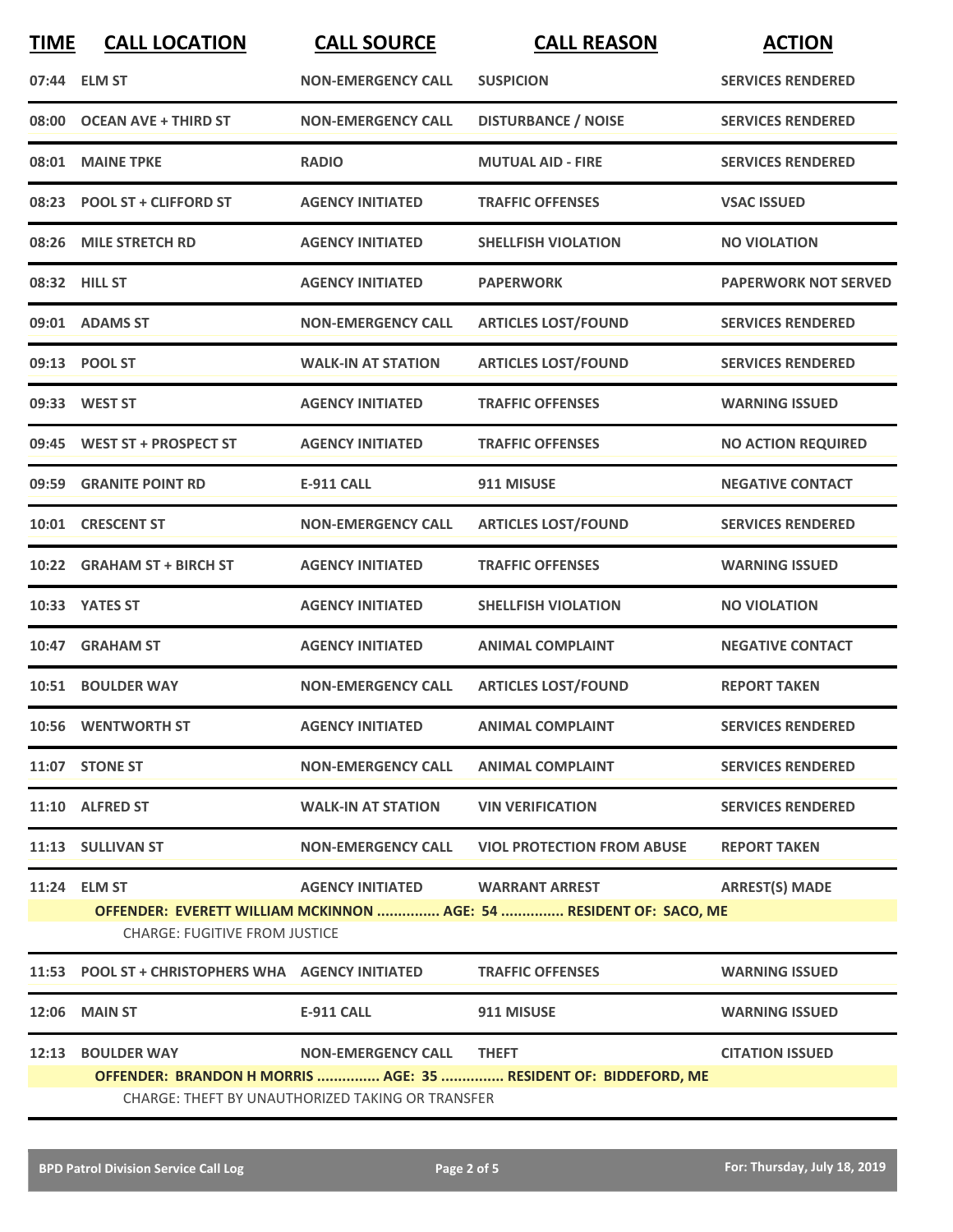| <b>TIME</b> | <b>CALL LOCATION</b>           | <b>CALL SOURCE</b>                                      | <b>CALL REASON</b>                                              | <b>ACTION</b>            |
|-------------|--------------------------------|---------------------------------------------------------|-----------------------------------------------------------------|--------------------------|
|             | <b>12:22 MAIN ST</b>           | <b>WALK-IN AT STATION</b>                               | <b>SUSPICION</b>                                                | <b>SERVICES RENDERED</b> |
|             | <b>12:59 FORTUNES ROCKS RD</b> | <b>E-911 CALL</b>                                       | 911 MISUSE                                                      | <b>NEGATIVE CONTACT</b>  |
|             | 13:01 BEACH AVE                | <b>NON-EMERGENCY CALL</b>                               | <b>ARTICLES LOST/FOUND</b>                                      | <b>SERVICES RENDERED</b> |
|             | <b>13:16 MAIN ST</b>           | <b>E-911 CALL</b>                                       | <b>SUSPICION</b>                                                | <b>SERVICES RENDERED</b> |
|             | 13:30 WEST CUTTS ST            | <b>AGENCY INITIATED</b>                                 | <b>ANIMAL COMPLAINT</b>                                         | <b>SERVICES RENDERED</b> |
|             | 13:36 POOL ST                  | <b>E-911 CALL</b>                                       | 911 MISUSE                                                      | <b>NEGATIVE CONTACT</b>  |
|             | 13:37 JEFFERSON ST + ALFRED ST | <b>WALK-IN AT STATION</b>                               | <b>CHECK WELFARE</b>                                            | <b>NEGATIVE CONTACT</b>  |
|             | 13:38 POOL ST + KEELY WAY      | <b>AGENCY INITIATED</b>                                 | <b>TRAFFIC OFFENSES</b>                                         | <b>WARNING ISSUED</b>    |
|             | 13:53 ALFRED ST                | <b>NON-EMERGENCY CALL</b>                               | <b>VIN VERIFICATION</b>                                         | <b>SERVICES RENDERED</b> |
|             | 13:54 EMMONS PL                | E-911 CALL                                              | 911 MISUSE                                                      | <b>NEGATIVE CONTACT</b>  |
|             | 14:06 STATE ST                 | <b>NON-EMERGENCY CALL</b>                               | <b>ANIMAL COMPLAINT</b>                                         | <b>SERVICES RENDERED</b> |
|             | 14:21 MIDDLE ST                | <b>WALK-IN AT STATION</b>                               | <b>FIREWORKS COMPLAINT</b>                                      | <b>SERVICES RENDERED</b> |
|             | 14:32 CHAPEL ST                | <b>NON-EMERGENCY CALL</b>                               | <b>PARKING COMPLAINT</b>                                        | <b>UNFOUNDED</b>         |
|             | 14:51 RAYMOND ST               | <b>NON-EMERGENCY CALL</b>                               | ATTEMPTED/THREATENED SUICIDE REPORT TAKEN                       |                          |
|             | 14:53 SHOPS WAY                | <b>NON-EMERGENCY CALL</b>                               | <b>SHOPLIFTING</b>                                              | <b>CITATION ISSUED</b>   |
|             |                                | <b>CHARGE: THEFT BY UNAUTHORIZED TAKING OR TRANSFER</b> | OFFENDER: PATRICIA C PARKS  AGE: 55  RESIDENT OF: BIDDEFORD, ME |                          |
|             | 15:23 ELM ST                   | <b>NON-EMERGENCY CALL</b>                               | <b>ASSAULT</b>                                                  | <b>REPORT TAKEN</b>      |
|             | 15:36 ELM ST                   | <b>WALK-IN AT STATION</b>                               | <b>ANIMAL COMPLAINT</b>                                         | <b>SERVICES RENDERED</b> |
|             | 16:07 WEST COLE RD             | <b>E-911 CALL</b>                                       | 911 MISUSE                                                      | <b>NEGATIVE CONTACT</b>  |
|             | 16:09 RAYMOND ST               | <b>E-911 CALL</b>                                       | <b>MISSING PERSON</b>                                           | <b>REPORT TAKEN</b>      |
|             | <b>16:23 CONGRESS ST</b>       | <b>WALK-IN AT STATION</b>                               | <b>HARASSMENT</b>                                               | <b>REPORT TAKEN</b>      |
|             | 16:28 SHOPS WAY                | <b>E-911 CALL</b>                                       | 911 MISUSE                                                      | <b>SERVICES RENDERED</b> |
|             | 17:06 FORTUNES ROCKS RD        | <b>AGENCY INITIATED</b>                                 | <b>PARKING COMPLAINT</b>                                        | <b>SERVICES RENDERED</b> |
|             | 17:49 ALFRED ST                | <b>WALK-IN AT STATION</b>                               | <b>PAPERWORK</b>                                                | <b>PAPERWORK SERVED</b>  |
|             | <b>18:02 PIKE ST</b>           | AGENCY INITIATED WARRANT ARREST                         |                                                                 | <b>ARREST(S) MADE</b>    |
|             |                                |                                                         | OFFENDER: AMY LEA STROUT  AGE: 35  RESIDENT OF: BIDDEFORD, ME   |                          |
|             | <b>CHARGE: WARRANT ARREST</b>  |                                                         |                                                                 |                          |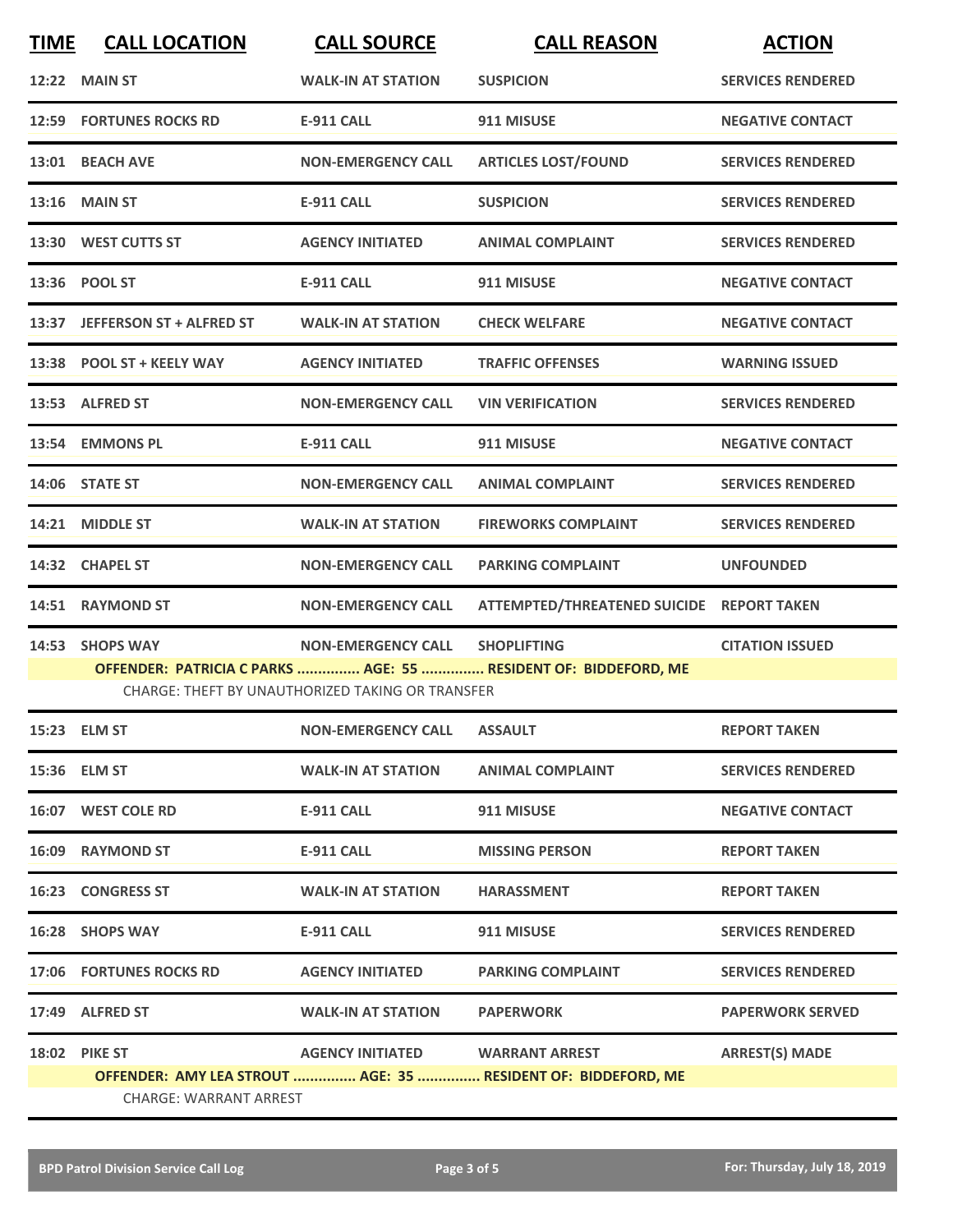| <b>TIME</b> | <b>CALL LOCATION</b>                             | <b>CALL SOURCE</b>        | <b>CALL REASON</b>            | <b>ACTION</b>             |
|-------------|--------------------------------------------------|---------------------------|-------------------------------|---------------------------|
|             | 18:10 ALFRED ST                                  | <b>NON-EMERGENCY CALL</b> | <b>COURT ORDERED CHECK IN</b> | <b>SERVICES RENDERED</b>  |
|             | 18:51 CUTTS ST                                   | <b>NON-EMERGENCY CALL</b> | <b>DISTURBANCE / NOISE</b>    | <b>SERVICES RENDERED</b>  |
|             | 19:29 HILL ST + ACORN ST                         | <b>AGENCY INITIATED</b>   | <b>ALL OTHER</b>              | <b>SERVICES RENDERED</b>  |
|             | 19:32 TIBBETTS AVE                               | <b>E-911 CALL</b>         | 911 MISUSE                    | <b>NO ACTION REQUIRED</b> |
|             | 19:55 ALFRED ST                                  | <b>WALK-IN AT STATION</b> | <b>COURT ORDERED CHECK IN</b> | <b>SERVICES RENDERED</b>  |
|             | 20:09 ALFRED ST                                  | <b>WALK-IN AT STATION</b> | <b>SUSPICION</b>              | <b>SERVICES RENDERED</b>  |
|             | 20:34 ELM ST + SPRUCE ST                         | <b>AGENCY INITIATED</b>   | <b>TRAFFIC OFFENSES</b>       | <b>WARNING ISSUED</b>     |
| 20:42       | <b>ELM ST + PINE ST</b>                          | <b>AGENCY INITIATED</b>   | <b>TRAFFIC OFFENSES</b>       | <b>WARNING ISSUED</b>     |
|             | 20:53 ALFRED ST + GRAHAM ST                      | <b>AGENCY INITIATED</b>   | <b>TRAFFIC OFFENSES</b>       | <b>WARNING ISSUED</b>     |
|             | 20:55 ALFRED ST                                  | <b>AGENCY INITIATED</b>   | <b>TRAFFIC OFFENSES</b>       | <b>WARNING ISSUED</b>     |
| 20:55       | <b>BRIDGE RD + OLD POOL RD</b>                   | <b>AGENCY INITIATED</b>   | <b>TRAFFIC OFFENSES</b>       | <b>WARNING ISSUED</b>     |
|             | 21:13 JEFFERSON ST + ALFRED ST                   | <b>AGENCY INITIATED</b>   | <b>TRAFFIC OFFENSES</b>       | <b>WARNING ISSUED</b>     |
|             | 21:17 ALFRED ST + GRAHAM ST                      | <b>AGENCY INITIATED</b>   | <b>TRAFFIC OFFENSES</b>       | <b>WARNING ISSUED</b>     |
|             | 21:18 ELM ST + LINDALE AVE                       | <b>AGENCY INITIATED</b>   | <b>TRAFFIC OFFENSES</b>       | <b>VSAC ISSUED</b>        |
|             | 21:18 ALFRED ST + OLD DOGS LN                    | <b>NON-EMERGENCY CALL</b> | <b>CHECK WELFARE</b>          | <b>NEGATIVE CONTACT</b>   |
|             | 21:25 ALFRED ST + BARRA RD                       | <b>AGENCY INITIATED</b>   | <b>TRAFFIC OFFENSES</b>       | <b>WARNING ISSUED</b>     |
|             | 21:29 ALFRED ST                                  | <b>AGENCY INITIATED</b>   | <b>TRAFFIC OFFENSES</b>       | <b>WARNING ISSUED</b>     |
|             | 21:33 POOL ST                                    | <b>AGENCY INITIATED</b>   | <b>TRAFFIC OFFENSES</b>       | <b>WARNING ISSUED</b>     |
|             | 21:38 BOULDER WAY + MOUNTAIN RD AGENCY INITIATED |                           | <b>TRAFFIC OFFENSES</b>       | <b>WARNING ISSUED</b>     |
|             | 21:49 ALFRED ST + DENTAL AVE                     | <b>AGENCY INITIATED</b>   | <b>TRAFFIC OFFENSES</b>       | <b>WARNING ISSUED</b>     |
|             | 21:50 MARBLEHEAD LN                              | <b>AGENCY INITIATED</b>   | <b>SUSPICION</b>              | <b>SERVICES RENDERED</b>  |
|             | 22:06 ELM ST                                     | <b>AGENCY INITIATED</b>   | <b>TRAFFIC OFFENSES</b>       | <b>VSAC ISSUED</b>        |
|             | 22:28 ELM ST                                     | <b>NON-EMERGENCY CALL</b> | <b>SUSPICION</b>              | <b>NEGATIVE CONTACT</b>   |
|             | 22:32 ELM ST                                     | <b>AGENCY INITIATED</b>   | <b>TRAFFIC OFFENSES</b>       | <b>VSAC ISSUED</b>        |
|             | 22:43 ELM ST                                     | <b>NON-EMERGENCY CALL</b> | <b>SUSPICION</b>              | <b>SERVICES RENDERED</b>  |
|             | 22:55 ALFRED ST + JOURNEY WALK                   | <b>AGENCY INITIATED</b>   | <b>TRAFFIC OFFENSES</b>       | <b>WARNING ISSUED</b>     |